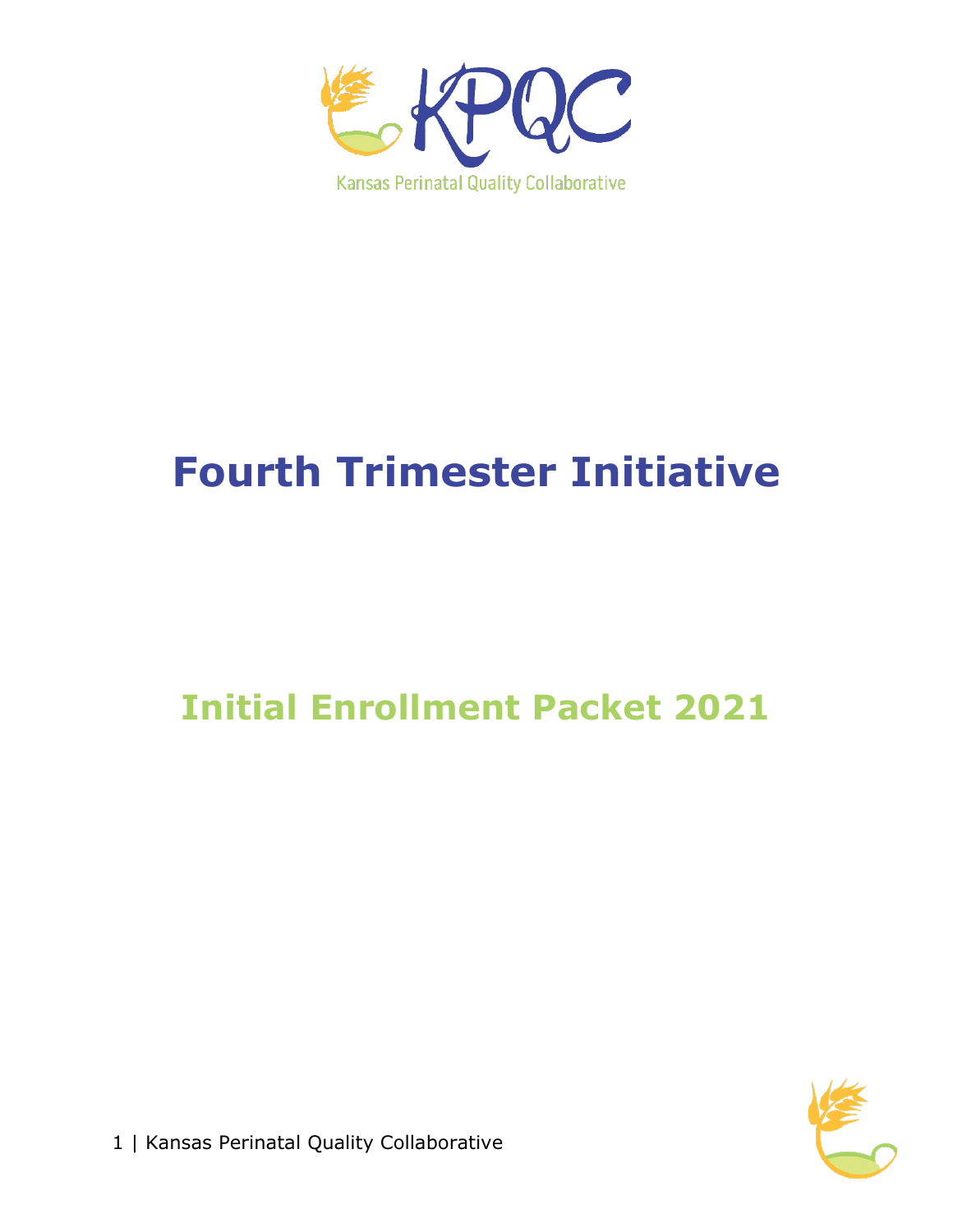

#### **Vision**

To make Kansas the best place to be born, and to be a mother.

#### **Mission**

To improve Kansas' maternal and infant health outcomes by assuring quality perinatal care using data-driven, evidence-based practice, and quality improvement processes.

# **Fourth Trimester Initiative Background**

Kansas Department of Health and Environment (KDHE) has teamed up with the Kansas Perinatal Quality Collaborative (KPQC) to launch a maternal health quality initiative aimed at decreasing maternal morbidity and mortality in our state. Data from KDHE Vital Statistics, as well as from the Kansas Maternal Mortality Review Committee, demonstrated that focused evaluation and intentional intervention in the postpartum period should be the primary goal to improve maternal health outcomes. The Fourth Trimester Initiative was designed to be a cutting-edge approach to study and improve the experience of our mothers and families in Kansas.

#### **Fourth Trimester Initiative Purpose**

To **engage and empower** patients, their families and support system, providers, and Kansas communities to **intentionally improve** maternal health outcomes with our collective, inspired effort.

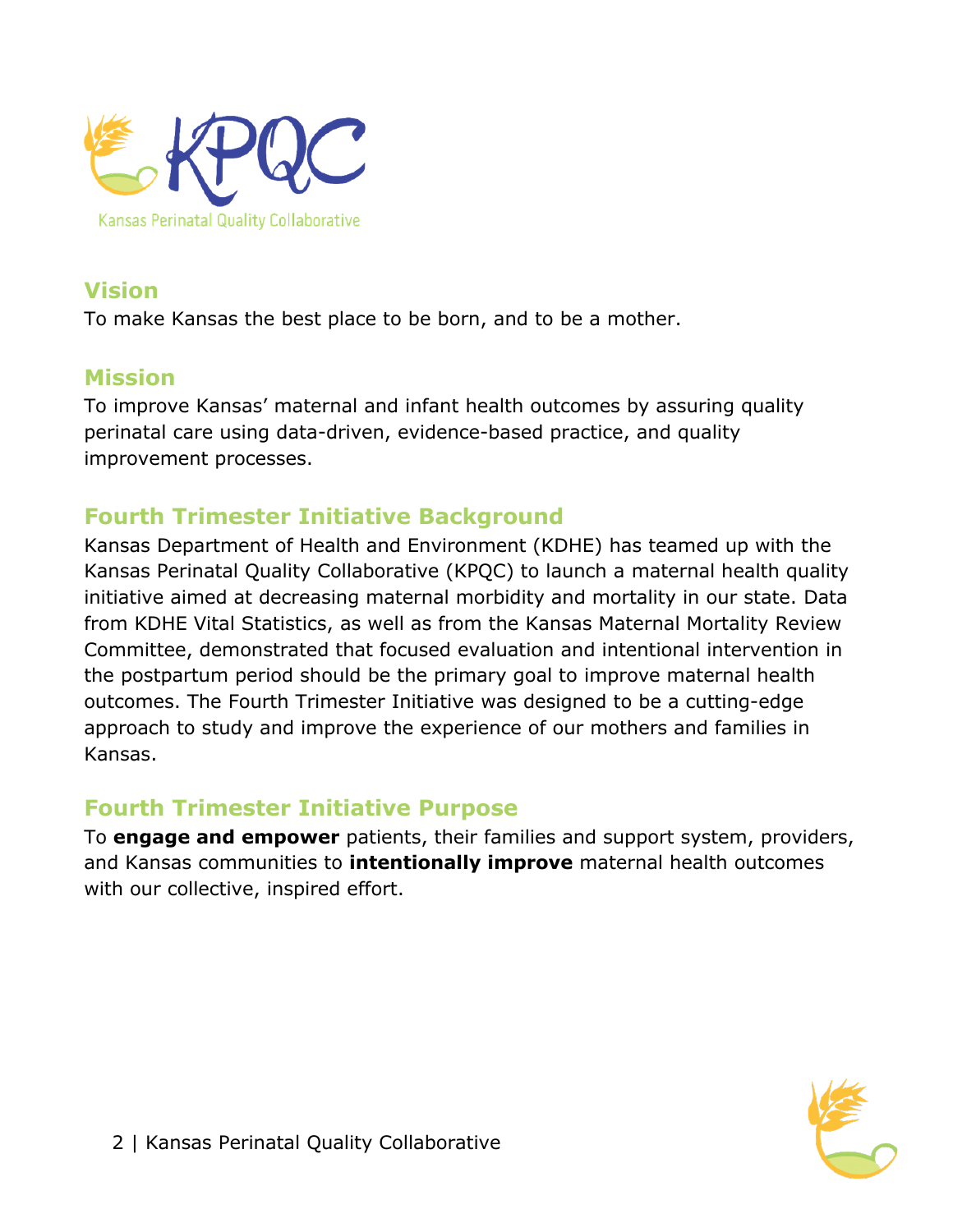| <b>Fourth Trimester Initiative Plan</b>     |  |                                                                  |  |
|---------------------------------------------|--|------------------------------------------------------------------|--|
|                                             |  | Provide guideline-driven, best practice health care              |  |
| <b>GOAL:</b><br><b>Decrease</b><br>maternal |  | Conduct standardized screening of all childbearing-aged<br>women |  |
|                                             |  | Provide mechanisms to assure timely referral and follow<br>up    |  |
| morbidity and                               |  | Identify each mother's Postpartum Care Team                      |  |
| mortality in                                |  | Ensure a personalized Patient Plan of Care ("Mom Plan")          |  |
| <b>Kansas</b>                               |  | Provide reproductive health planning                             |  |
|                                             |  | Establish ongoing insurance coverage                             |  |
|                                             |  | Address social determinants of health and health equity          |  |

# **Fourth Trimester Initiative (FTI) Implementation**

The FTI will focus on the postpartum period of the mother to:

- $\checkmark$  Enhance the education of providers, patients, and her community regarding best practice models
- $\checkmark$  Improve utilization of community perinatal collaboratives
- $\checkmark$  Improve communication and collaboration between providers
- $\checkmark$  Engage all maternal health stakeholders
- $\checkmark$  Address racial disparities in maternal health care
- $\checkmark$  Implement a targeted quality improvement project, including data collection

#### **Next Steps**

- 1. In the coming year, the KPQC plans to guide Kansas enrollment in the national AIM (Alliance for Innovation on Maternal Health) initiative and partner with providers to adopt and implement a patient safety "bundle" addressing postpartum transition; this quality improvement project will focus on the immediate period post birth through the first year postpartum.
- 2. Prior to AIM enrollment, initial work by the FTI will be focused on engaging and enrolling birth facilities across Kansas to collect baseline data centered around birth rates, maternal health disparities, and postpartum visit scheduling.
- 3. Simultaneously, the FTI will be working with birth facilities to identify local "Fourth Trimester Initiative" Champions. This will include the

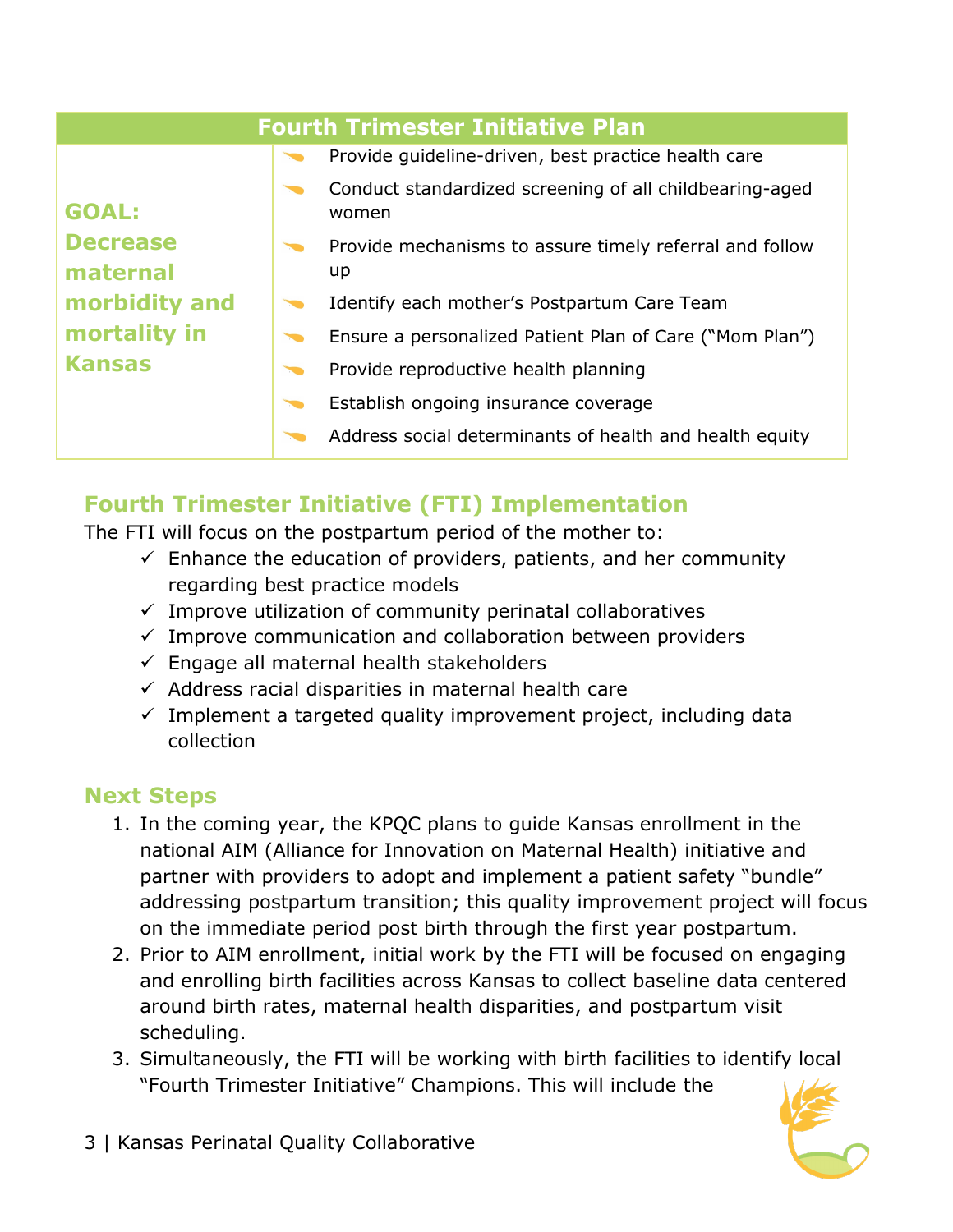identification of FTI administrative roles as well as the Postpartum Care Team at each birth facility.

- 4. KPQC will host monthly Learning Forums and regional trainings aimed at providing free education to participants and meaningful statewide collaboration on key maternal health topics. These critical learning opportunities are based around highest clinical priority and serve as a means of disseminating key maternal health information across the state.
- 5. Upon the release of the bundle by AIM, formal roles and processes will be outlined for each enrolled birth facility and an additional Participation Agreement and Data Collection Plan will be provided.
- 6. The facilities will begin to identify and work with their community perinatal collaboratives and/or other community partners.

# **What's in it for our birth facilities?**

The **Fourth Trimester Initiative** of the KPQC will coordinate a statewide collaborative to improve maternal outcomes. Your facility's enrollment will allow for streamlined resources, internal education, and collective impact work at the state and local levels. The FTI will roll out the AIM postpartum transition safety bundle, anticipated to occur by Summer or Fall 2021.

Birth facilities who participate in the FTI will receive, at no cost, directional coaching and the provision of this timely and necessary quality improvement project. Free resources, training, technical assistance, and constant collaboration with maternal health leaders across Kansas will be available. Comprehensive and vast improvement in postpartum health care is intended to lead to healthier women, infants, and families in our communities and across the state.

# **Process that participating birth facility teams will work on in preparation for the AIM Bundle Release:**

- 1. Collect baseline birth facility data or information on: postpartum care provided at your facility, total births, births by race, postpartum visit process
- 2. Standardize a feedback loop for assessing attendance at postpartum visits
- 3. Identify the Perinatal Community Collaborative associated with the birth facility



4 | Kansas Perinatal Quality Collaborative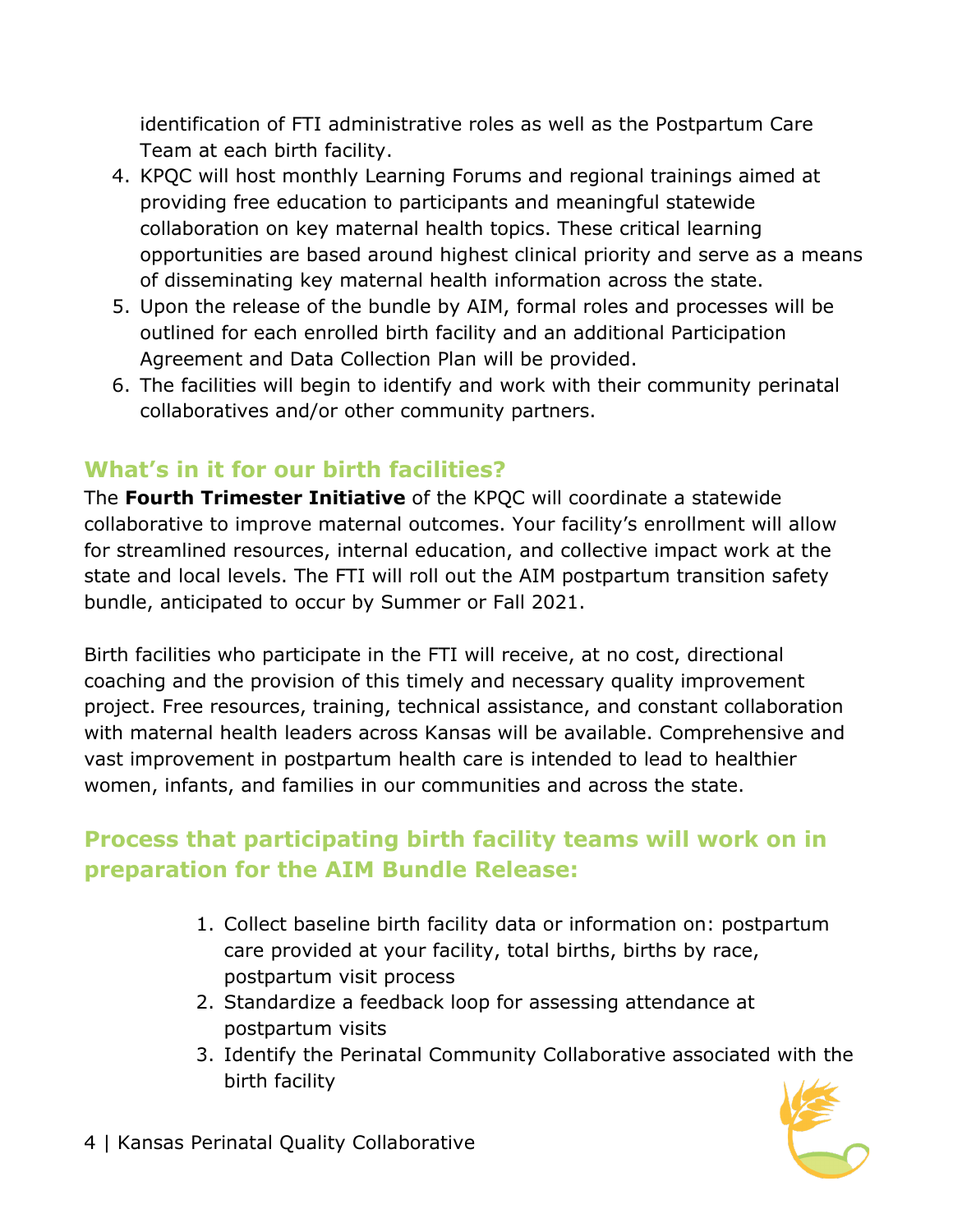- 4. Complete County-level data review to identify maternal health disparities in the community
- 5. Identify Postpartum Care Team members
- 6. Begin building multidisciplinary partnerships with community agencies to aid in coordination and collaboration of services

**Fourth Trimester Initiative Driver Diagram 1**



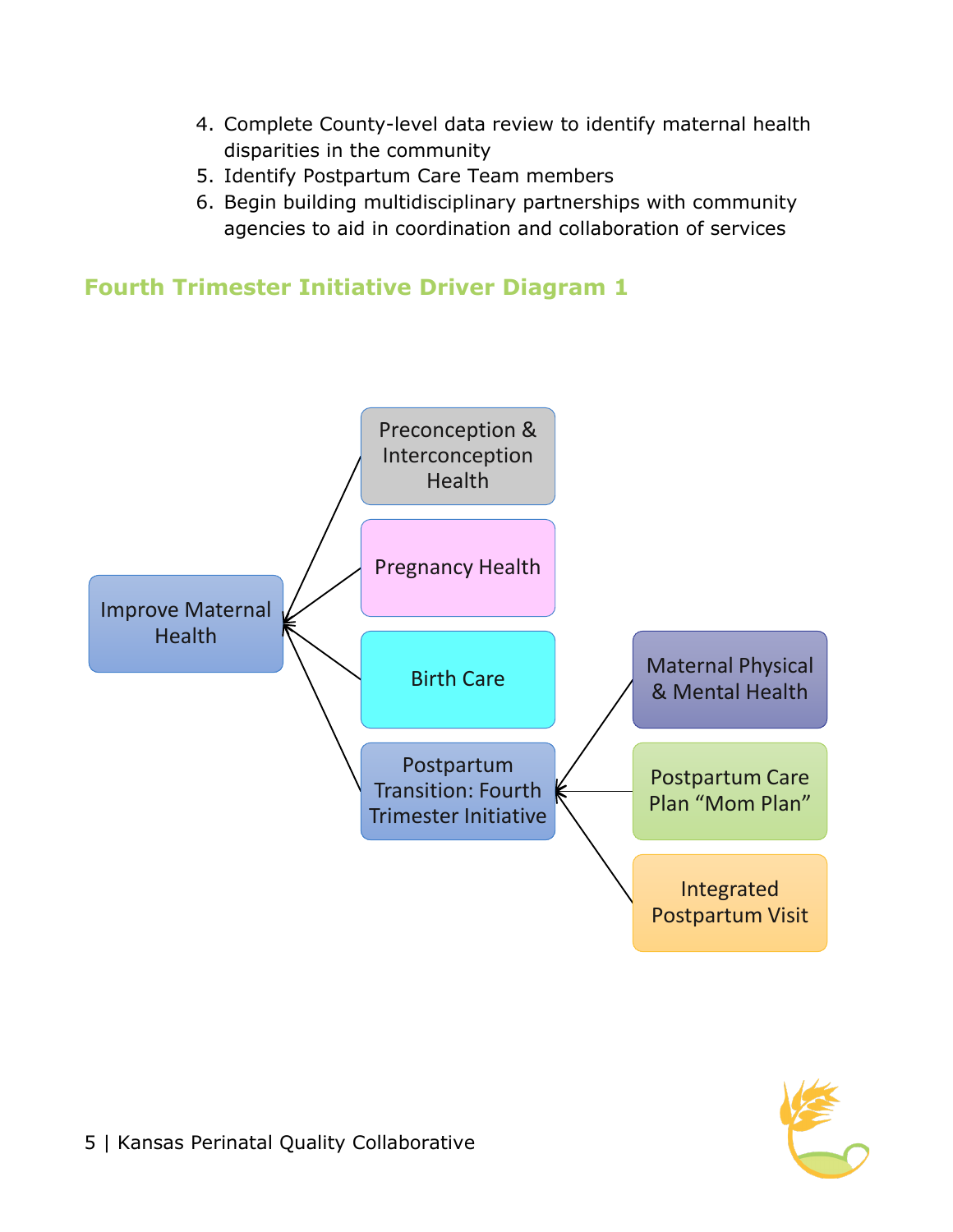





6 | Kansas Perinatal Quality Collaborative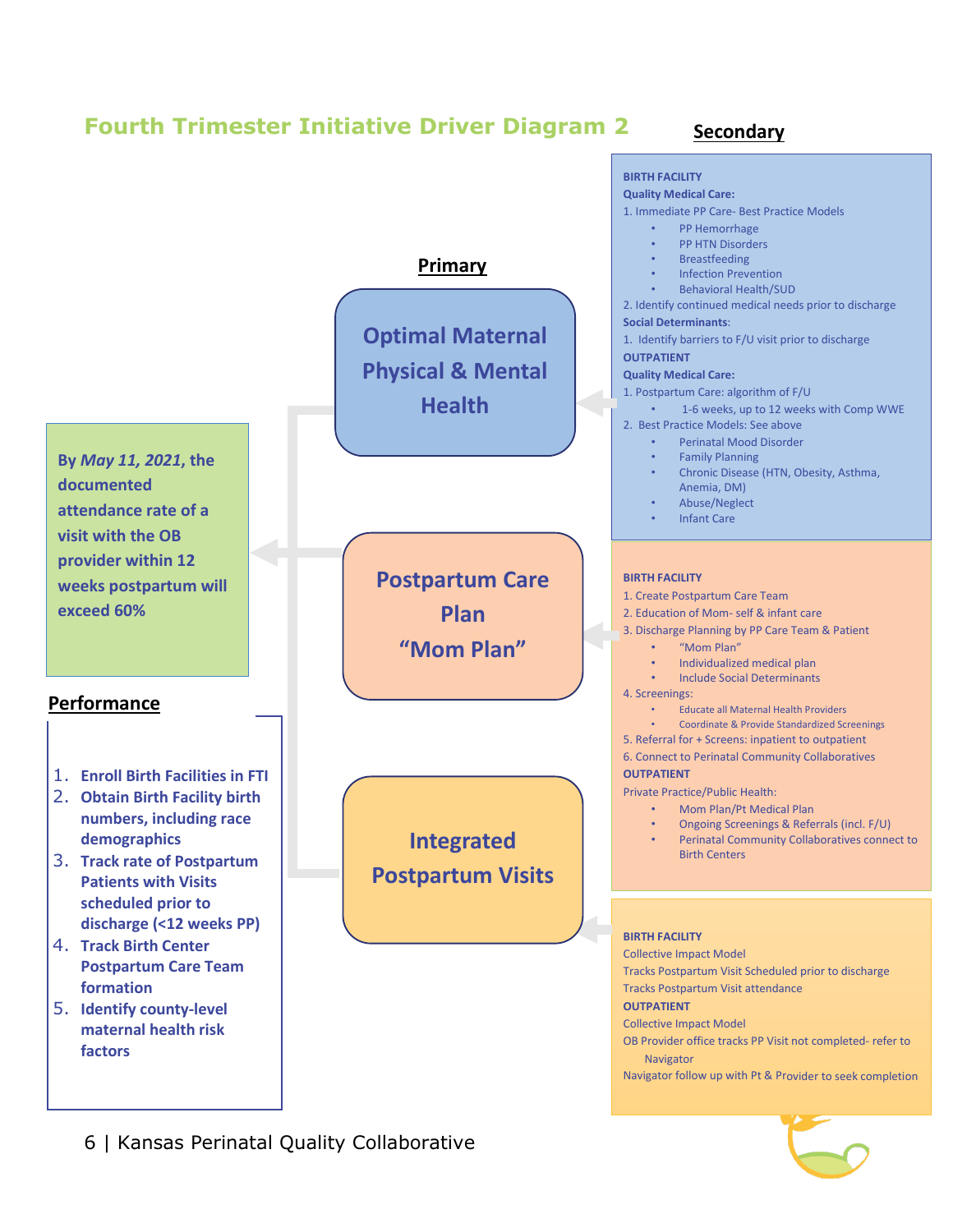# **Fourth Trimester Initiative Birth Facility Enrollment**

*Key Steps to Birthing Facility Participation in the Fourth Trimester Initiative (FTI)*

### **Readiness**

• Review documents outlining the Fourth Trimester Initiative and determine interest in enrolling. Complete the "Participation Readiness". If your birth facility is ready to enroll, complete all forms and follow submission instructions. If your birth facility does not wish to enroll at this time, complete only the Participation Readiness portion on page 9 and return it by April 16, 2021.

#### **Roles**

- Identify the key FTI members at your birth facility according to the "Roles for Initiative Enrollment" (refer to definitions below). List each team member and related information. A team member may fulfill more than one function.
	- FTI Champion
	- Lead Obstetrics Provider

#### **Enrollment Agreement**

- Obtain approval for your birth facility's enrollment and have the authorized agent sign the "Enrollment Agreement".
	- The authorized agent will submit acknowledgement in the enrollment form that he or she has obtained all necessary consents to submit enrollment data to the Kansas Perinatal Quality Collaborative and KDHE.
	- Obtain determination from your institutional review board (IRB) or risk management office affirming that the enrollment, data collection, and sharing methods for the purposes of the FTI are ethical, for quality improvement only, and do not constitute research.

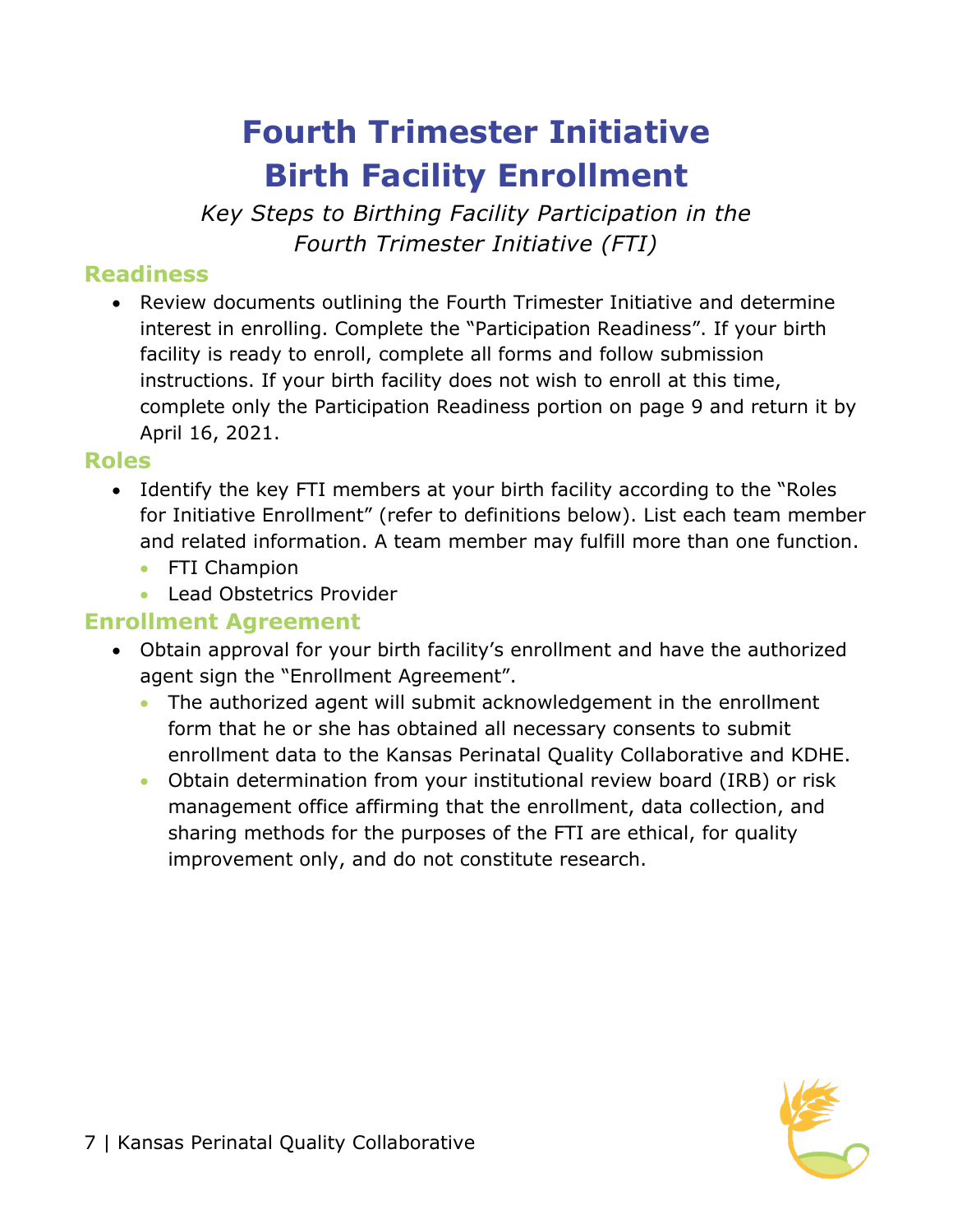#### **Enrollment Survey**

• Review and complete the "Initial Participation Survey".

#### **Submission**

- Submit all forms below by **April 16, 2021** to Terrah Stroda, CNM, FTI Coordinator (tstroda@gmail.com):
	- Participation Readiness
	- Roles for Enrollment
	- Enrollment Agreement
	- Enrollment Survey

# **Participation**

- Attend monthly KPQC Learning Forum sessions (recorded for your convenience).
- Submit a report to the FTI Coordinator regarding your birth facility's progress on the processes described on pages 4-5 by **May 11, 2021**. Information is to come on these reports.

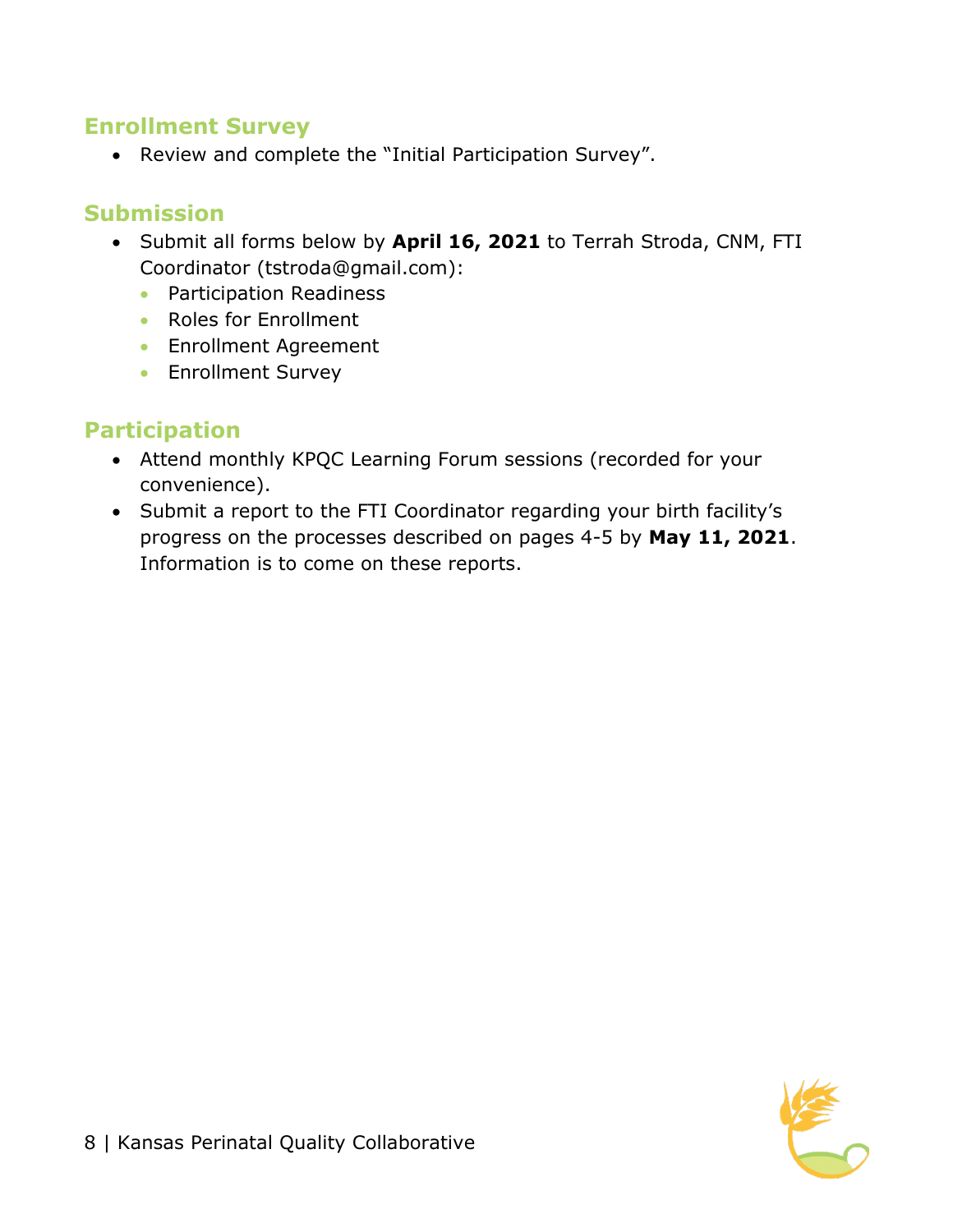# **Fourth Trimester Initiative Enrollment Form**

**Birth Facility Name**: Select Appropriate Birth Facility

**Name of Person Submitting Form:**  $\blacksquare$ 

**Title**:\_\_\_\_\_\_\_\_\_\_\_\_\_\_\_\_\_\_\_\_\_\_\_\_\_\_\_\_\_\_\_\_\_\_\_\_\_\_\_\_\_\_\_\_\_\_\_\_\_\_\_\_\_\_\_\_

**Email Address:** \_\_\_\_\_\_\_\_\_\_\_\_\_\_\_\_\_\_\_\_\_\_\_\_\_\_\_\_\_\_\_\_\_\_\_\_\_\_\_\_\_\_\_\_\_\_\_

# **Participation Readiness:**

Which of the choices below best reflect your facility's readiness to enroll in the KPQC Fourth Trimester Initiative?

- $\Box$  Our facility is ready to enroll in the Fourth Trimester Initiative. **\*\*\*Complete all forms (pages 10-15) and submit the enrollment packet to the FTI Coordinator\*\*\***
- $\Box$  Our facility would like to participate in the Fourth Trimester Initiative, but we will need time to identify our team members and obtain Executive support. This spring is too soon for our facility to enroll. **\*\*\*STOP and submit the enrollment packet to the FTI Coordinator\*\*\*\***

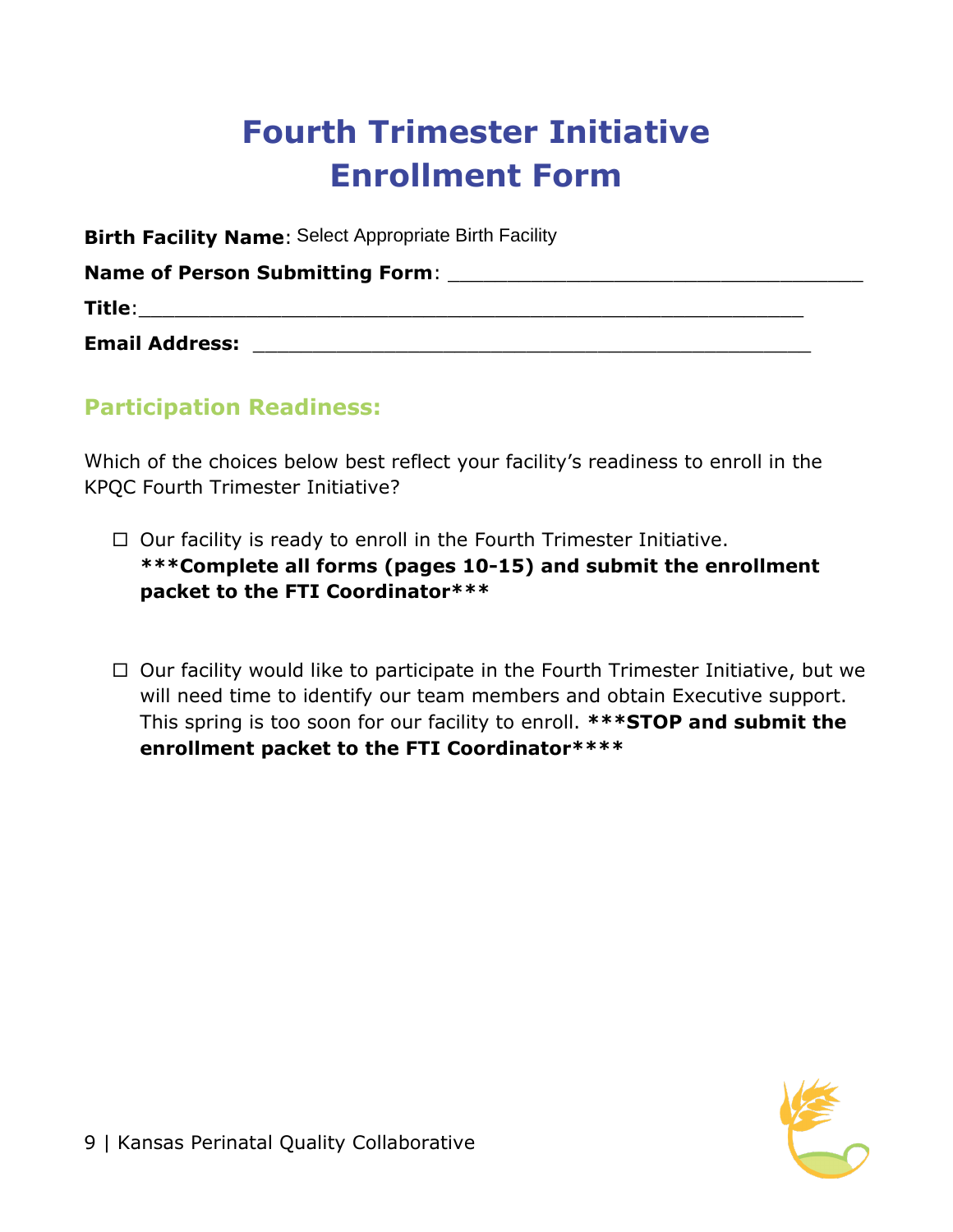# **Roles for Enrollment**

As a participant in the KPQC **Fourth Trimester Initiative**, your birth facility will identify individuals to serve in the roles identified below. Changes to these assignments during the course of the project should be sent to the FTI Coordinator.

#### 1. FTI CHAMPION:

*Role Description:* The FTI Champion will be the main point of contact for the KPQC and be responsible for helping their team navigate the initiation of the Fourth Trimester Initiative at their facility. The FTI Champion will develop, monitor and update a list of relevant team members. He/she will monitor and submit birth facility reports and provide feedback internally as well as to the FTI Coordinator.

#### **Name & Credentials:**  $\blacksquare$

| Title:                |  |  |
|-----------------------|--|--|
| <b>Email Address:</b> |  |  |
| <b>Phone:</b>         |  |  |

#### 2. Lead Obstetrics (OB) Provider

*Role Description:* Lead OB Provider will aid the team in implementation of the FTI quality improvement work. They will assist the team in prioritizing FTI improvements and implementing quality improvement PDSA (Plan, Do, Study, Act) cycles.

| <b>Name &amp; Credentials:</b>                                    |  |
|-------------------------------------------------------------------|--|
| Title:<br><u> 1989 - Johann Stein, fransk politiker (d. 1989)</u> |  |
| <b>Email Address:</b>                                             |  |
| <b>Phone:</b>                                                     |  |

3. Learners: (Do not need to be formally identified)

The FTI is relevant to every maternal health team member. Learners include health care providers at the bedside, outpatient and inpatient settings, support infrastructure, referral networks, and individuals across sectors and settings in the supporting community: MD, CNM, PA, NP, RN, WIC staff, MCH staff, outpatient private practice staff, social worker, patient navigators/community health workers, hospital administration, rapid responders, perinatal community

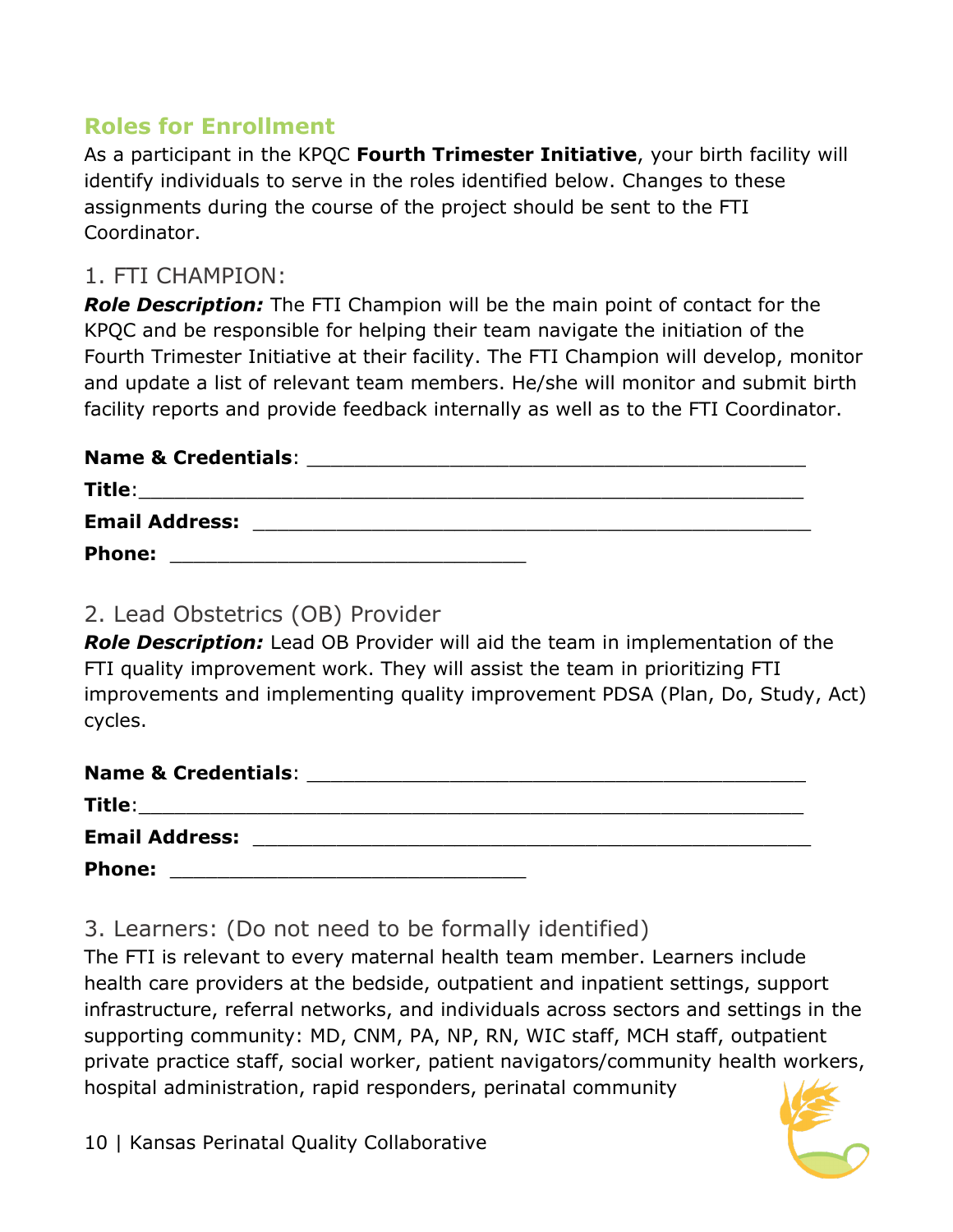coalitions and collaboratives, social services and child welfare, parents, school district staff, etc. Everyone is invited to participate in learning and encouraged to be actively engaged in the FTI Project.

All team members can subscribe to KPQC communications here: **[https://kansaspqc.org/subscribe.](https://kansaspqc.org/subscribe)**

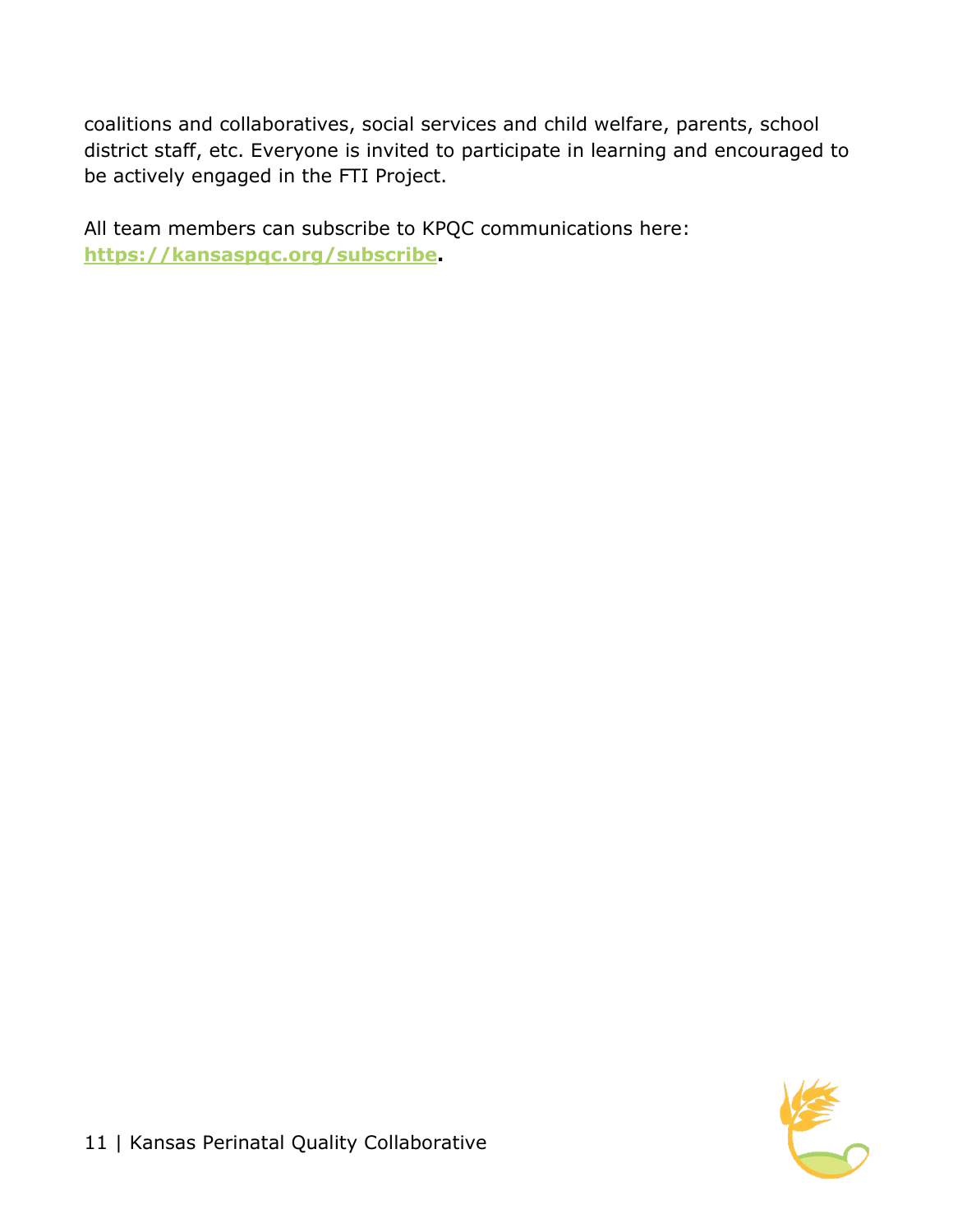### **Enrollment Agreement**

THE PARTIES, through their duly authorized representatives, accept the terms of this Agreement and have executed it as of the date shown below.

Terms

- 1. I acknowledge that our facility has obtained all necessary consents to submit responses to this enrollment survey to the KPQC FTI Coordinator and KDHE.
- 2. Confidentiality:
	- a) Information that will remain confidential among KDHE, KPQC, and participating facilities includes:
		- Team contact information
		- Non-aggregated survey responses
	- b) Information that will be shared by the KPQC includes
		- Names of participating facilities in the Fourth Trimester Initiative
		- Aggregated survey responses
		- Process Reports (will only be shared among enrolled participants)
- 3. Our facility agrees to collaborate with KDHE and KPQC
- 4. Our facility reserves the right to discontinue participation in the Fourth Trimester Initiative at any time
- 5. Our facility agrees to collaborate and partner with organizations, agencies, and providers within our community in fulfillment of cross-sector communication and facilitation of maternal health needs.

#### **Facility Name:** Select Appropriate Birth Facility

| Name of Authorized Agent: |  |
|---------------------------|--|
| Title:                    |  |
| Date:                     |  |

**\_\_\_\_\_\_\_\_\_\_\_\_\_\_\_\_\_\_\_\_\_\_\_\_\_\_\_\_\_\_\_\_\_\_\_\_\_\_\_\_\_\_\_\_\_\_\_\_\_\_\_\_\_\_\_\_\_\_\_\_\_\_\_\_\_\_\_\_\_\_\_\_\_\_\_\_\_\_** 

**Signature of Authorized Agent (Electronic signature accepted)**

For the **Kansas Department of Health and Environment Name**: Kasey Sorell

**Title:** Health Planning Consultant, Maternal and Perinatal Initiatives Date:

**\_\_\_\_\_\_\_\_\_\_\_\_\_\_\_\_\_\_\_\_\_\_\_\_\_\_\_\_\_\_\_\_\_\_\_\_\_\_\_\_\_\_\_\_\_\_\_\_\_\_\_\_\_\_\_\_\_\_\_\_\_\_\_\_\_\_\_\_\_\_\_\_\_\_\_\_\_\_**

**Signature of Authorized Agent KDHE Bureau of Family Health**

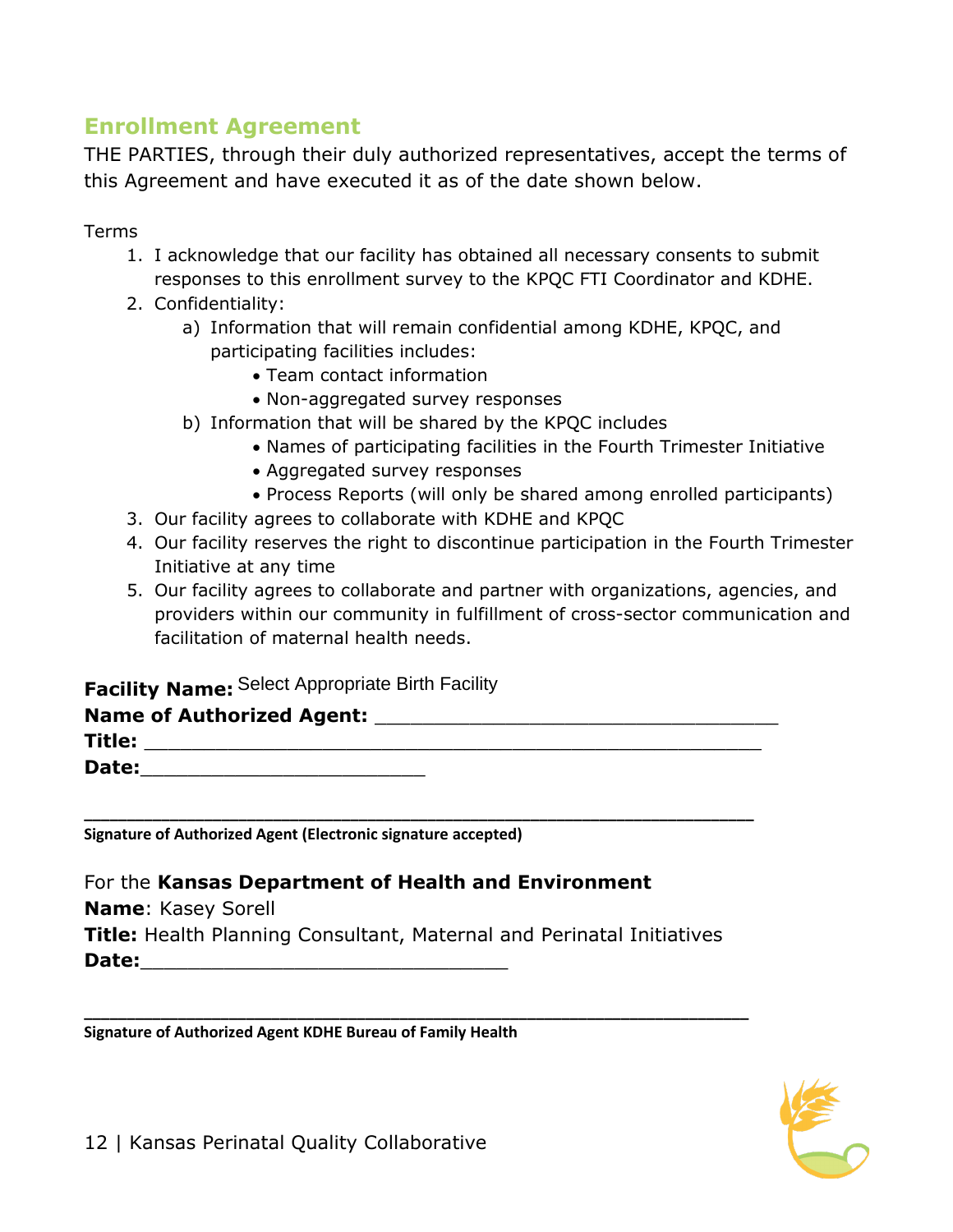# **Enrollment Survey**

**Question 1**: How many births (Live and Still births) occurred at your facility in 2020? Note that singleton as well as births of multiples all count for as just one birth.

**Question 1a:** Record the maternal race/ethnicity of the births at your birth facility that occurred in 2020.

\_\_\_\_\_\_\_\_\_\_\_\_\_\_\_\_\_\_\_\_\_\_\_\_\_\_

(\*If there are low numbers for your facility which raise concerns about individually identifiable information, you may report County-level information here. That county-level data may be found at KDHE Vital Statistics:

[www.kdheks.gov/phi/as/2019\\_Annual\\_Summary.pdf\)](http://www.kdheks.gov/phi/as/2019_Annual_Summary.pdf)

I am reporting: (check one)

- $\square$  Facility data
- □ County data

| Maternal Race/Ethnicity      | # of births (live |
|------------------------------|-------------------|
|                              | and stillbirths)  |
| White Non-Hispanic           |                   |
| <b>Black Non-Hispanic</b>    |                   |
| Native American Non-Hispanic |                   |
| Asian/Pacific Non-Hispanic   |                   |
| Other Non-Hispanic           |                   |
| Hispanic Any Race            |                   |
| <b>Not Specified</b>         |                   |

**Question 2**: Does your birth facility typically refer mothers to another facility when a more intensive level of care is needed in the postpartum period?

☐ **Yes**, for more intensive care, we most frequently refer to:

□ **No**, our birthing facility is a Regional Referral Center. The 5 most common birth facilities that refer patients to your facility for more intensive care are:

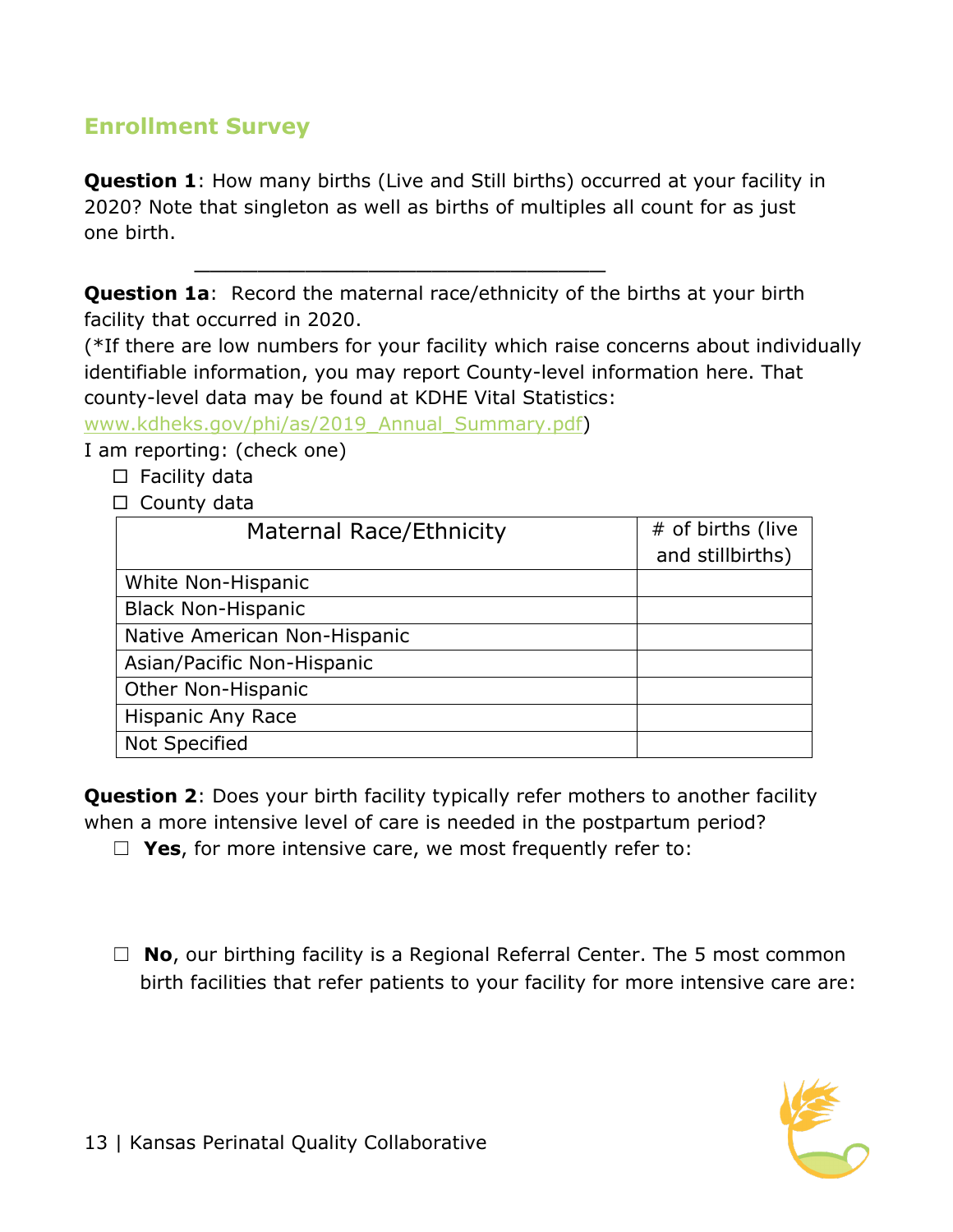**Question 3**: How often do your patients leave the birth facility with a postpartum appointment already made with a primary OB Provider?

- $\Box$  Most of the Time (>50%) move to questions 3a-3d
- $\Box$  Some of the Time (<50%) move to questions 3a-3d
- $\Box$  Never move on to question 4

**Question 3a**: Tell us who is currently involved in making Postpartum appointments upon discharge from your birth facility? (For example: OB Provider, Unit Clerk, Nurse, Case Navigator, etc)

**Question 3b**: Which of the following appointments are made prior to discharge from your birth facility? Check all that apply.

\_\_\_\_\_\_\_\_\_\_\_\_\_\_\_\_\_\_\_\_\_\_\_\_\_\_\_\_\_\_\_\_\_\_\_\_\_\_\_\_\_\_

- $\square$  Primary OB Provider
- WIC
- $\Box$  Lactation Clinic
- $\Box$  Specialty Consultant (Internal Medicine, MFM)
- □ Mental Health Provider
- $\Box$  Home Visitor

**Question 3c**: What is the most common timing for an initial postpartum appointment made prior to discharge from your birth facility with a Primary OB Provider?

- $\Box$  1 week
- $\Box$  2 weeks
- $\Box$  3 weeks
- $\Box$  4 weeks
- $\Box$  6 weeks
- $\Box$  8 weeks
- $\Box$  12 weeks
- $\Box$  NA (We do not make postpartum appointments prior to discharge).

**Question 3d:** Does the timing of the postpartum appointment vary based on medical/pregnancy risk factors?

- □ Yes
- No

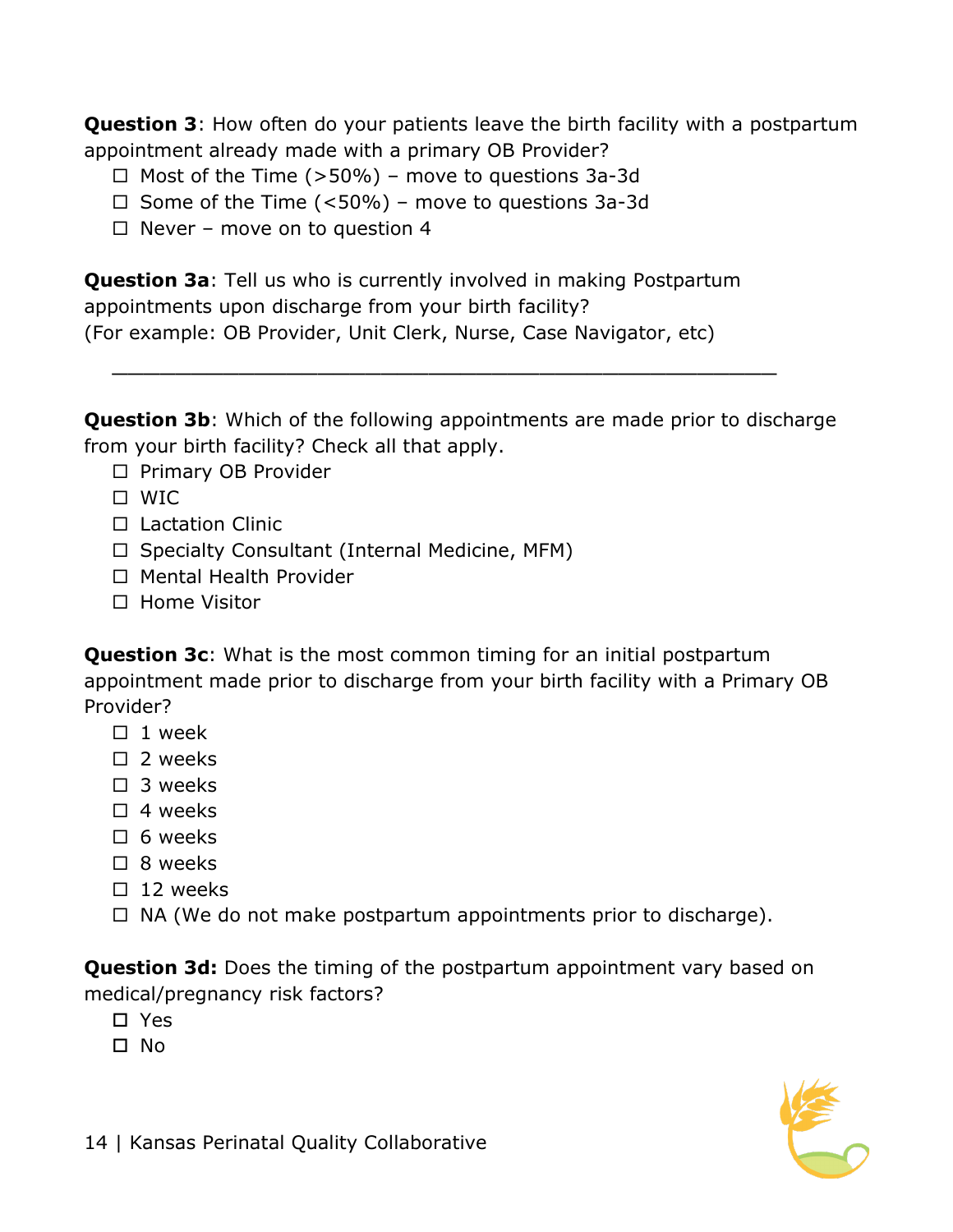**Question 4:** Do you currently have a feedback loop that allows your birth facility to monitor patient attendance at a postpartum visit with the Primary OB Provider within 12 weeks Postpartum?

Yes

 $\square$  No

**Question 5:** Do you currently have a Postpartum Care Team identified to meet the needs of each postpartum patient?

(ACOG definition: A Postpartum Care Team includes the medical providers who will be primarily responsible for care of the women and her infant after birth. The PP Care Team comprises the following: Primary OB Provider, Infant Health Providers, Lactation Support, Care Coordinator, Home Visitor, and Specialty Consultant)

□ Yes

No

**Question 6**: Does your birth facility participate in a Perinatal Community Collaborative or County Perinatal Coalition?

Yes – move to question 6a

 $\Box$  No – move to question 7

**Question 6a**: If yes, what is the name of the lead organization or agency?

 $\overline{\phantom{a}}$  , and the contract of the contract of the contract of the contract of the contract of the contract of the contract of the contract of the contract of the contract of the contract of the contract of the contrac

**Question 7**: Does your birth facility currently review county-level maternal health outcome indicators through systems such as Kansas Vital Statistics, Kansas Health Matters, PRAMS, or Kansas Information for Communities?

Yes

 $\Box$  No.

KDHE Vital Statistics: [www.kdheks.gov/phi/as/2019\\_Annual\\_Summary.pdf](http://www.kdheks.gov/phi/as/2019_Annual_Summary.pdf) KDHE KS Information for Communities (KIC):<http://kic.kdheks.gov/> KDHE PG Risk Assessment Monitoring System (PRAMS):

<https://www.kdheks.gov/prams/reports.htm>